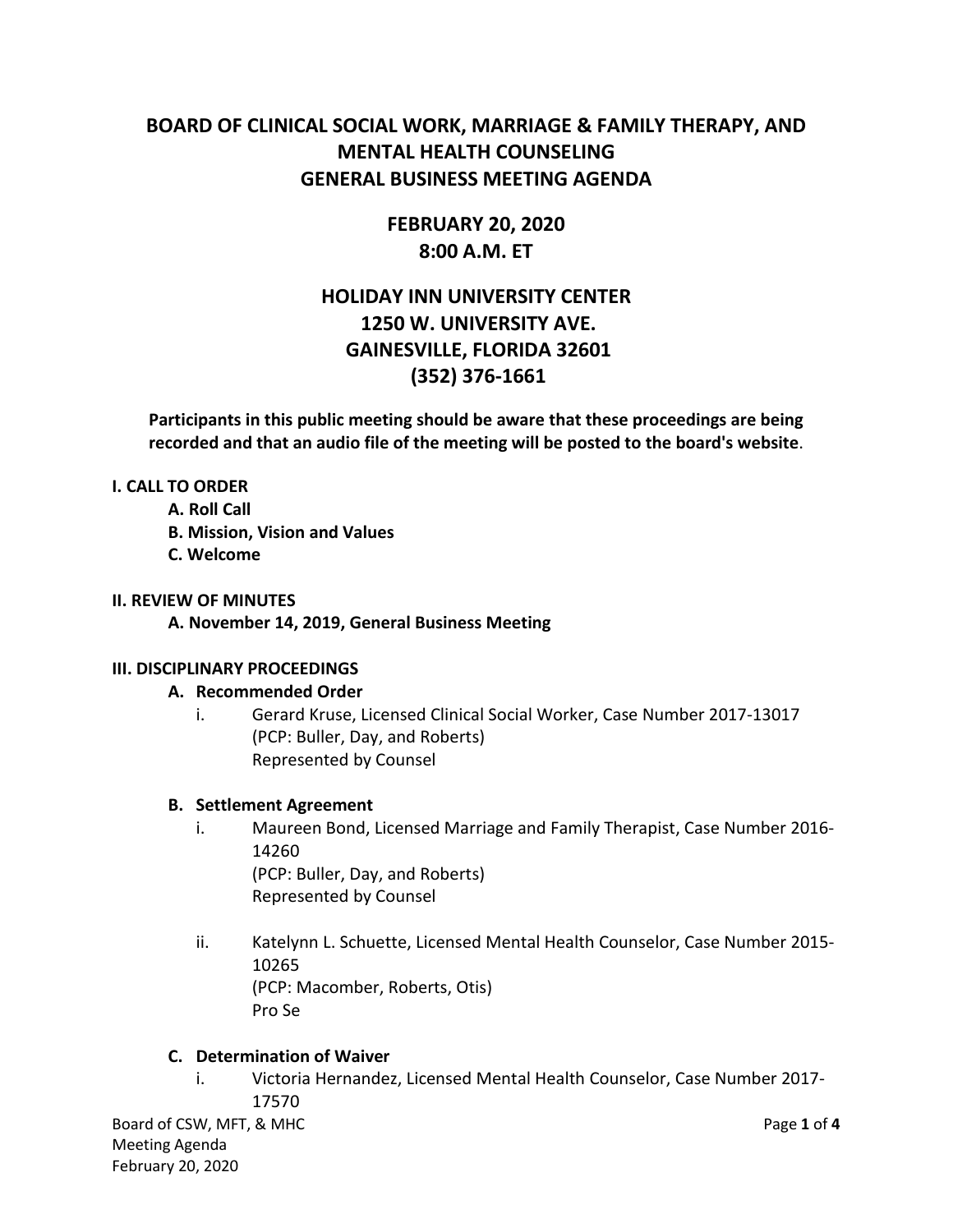(PCP: Day and Buller) Pro Se

- ii. Monique D. Brown Wellons, Registered Mental Health Counselor Intern, Case Number 2018-11047 (PCP: Bolhouse and Gray) Pro Se
- iii. Parveen Kaur, Registered Mental Health Counselor Intern, Case Number 2018-19483 (PCP: Bolhouse, Otis and Roberts) Pro Se
- iv. Gabriel L. Tito, Registered Marriage and Family Therapy Intern, Case Number 2016-08678 (PCP: Buller, Day, and Roberts) Pro Se

# **D. Voluntary Relinquishment**

- i. Tracey Denise Felix-Thomas, Licensed Mental Health Counselor, Case Number 2019-34524 (PCP: N/A) Pro Se
- ii. Michal Andries, Licensed Mental Health Counselor, Case Number 2019-41810 (PCP: N/A) Pro Se

# **E. Final Order Amendment**

i. Kaylyn Noelle (Stevens) Williams, Licensed Mental Health Counselor, Case Number 2018-05059 (PCP: Bolhouse and Gray) Represented by Counsel

# **IV. PROSECUTION REPORT**

**A. Chad Dunn, Chief Legal Counsel**

#### **V. PETITION FOR VARIANCE OR WAIVER**

 **A. Emily Rubzin, Registered Clinical Social Work Intern**

#### **VI. APPEARANCES**

- **A. Applications for Registered Mental Health Counselor Intern**
	- i. Yanet De Las Mercedes Ramos Flores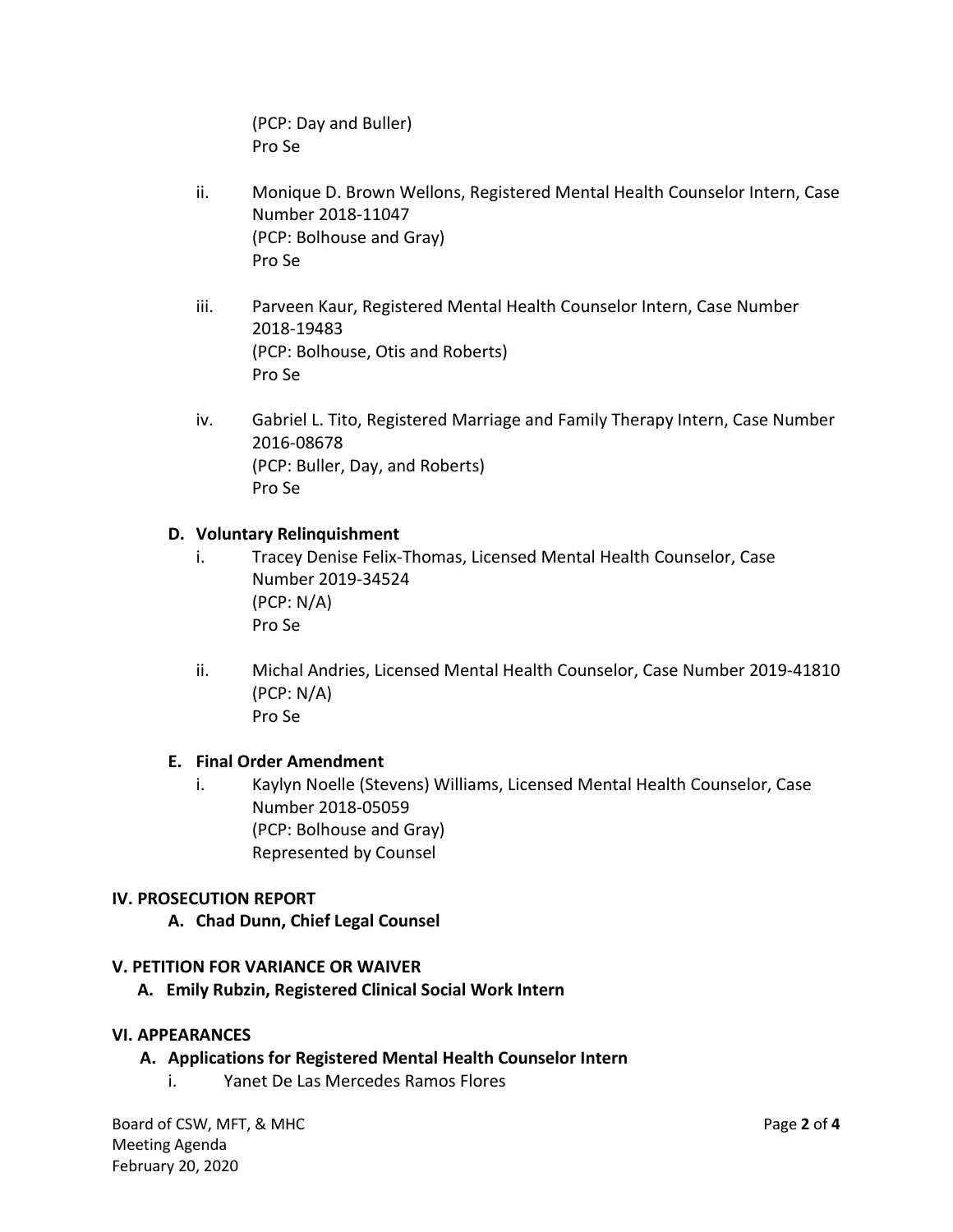- **ii.** Callena Thelmelia Jones
- **iii.** Charlotte Warta

# **B. Applications for Licensed Mental Health Counselor**

- i. Doris Murray
- **C. Applications for Licensed Clinical Social Worker**
	- i. Beatrice Jane Statlander-Slote
	- ii. Sharon Rothman
	- iii. Annaliese Thomas

# **D. Applications for Licensed Marriage and Family Therapist**

- i. Jeffrey Rogers
- ii. Dukens Eliacin

# **E. Continuing Education Courses**

- i. ISFTA, LLC, Provider 50-11293
	- 1. Enriching Alternative Medicine with Essential Oils, Course 20-512589
	- 2. Enriching Alternative Medicine with Essential Oils, Course 20-568171
	- 3. Essential Oil Basics for Healthcare Professionals, Course 20-734646
	- 4. Holistic Health Practices, Course 20-307427

# **F. Exam Approval**

i. Shacara Mitchell

# **VII. RULES DISCUSSION**

- **A. 64B4-3.003, Examination for Licensure**
- **B. 64B4-3.0075, Provisional Licensure**
- **C. 64B4-3.0085, Intern Registration**
- **D. 64B4-3.009, Limited Licenses**
- **E. 64B4-3.010, Marriage and Family Therapy Dual Licensure**
- **F. 64B4-3.001, Application for Licensure for Clinical Social Work, Marriage and Family Therapy and Mental Health Counseling Applicants**
- **G. 64B4-3.0015 Verification of Supervised Experience for Clinical Social Work, Marriage and Family Therapy and Mental Health Counseling Applicants**
- **H. 64B4-5.001, Disciplinary Guidelines**
- **I. 64B4-6.001, Renewal of Active License**
- **J. 64B4-11.007 Definition of "Licensed Clinical Social Worker, or the Equivalent, Who Is a Qualified Supervisor**

# **VIII. REPORTS**

# **A. Board Counsel**

- i. Rules Report
	- 1. November
	- 2. December
	- 3. January
- ii. Case Study

# **B. Executive Director**

i. Legislative Updates

Board of CSW, MFT, & MHC **Page 3** of **4** Meeting Agenda February 20, 2020